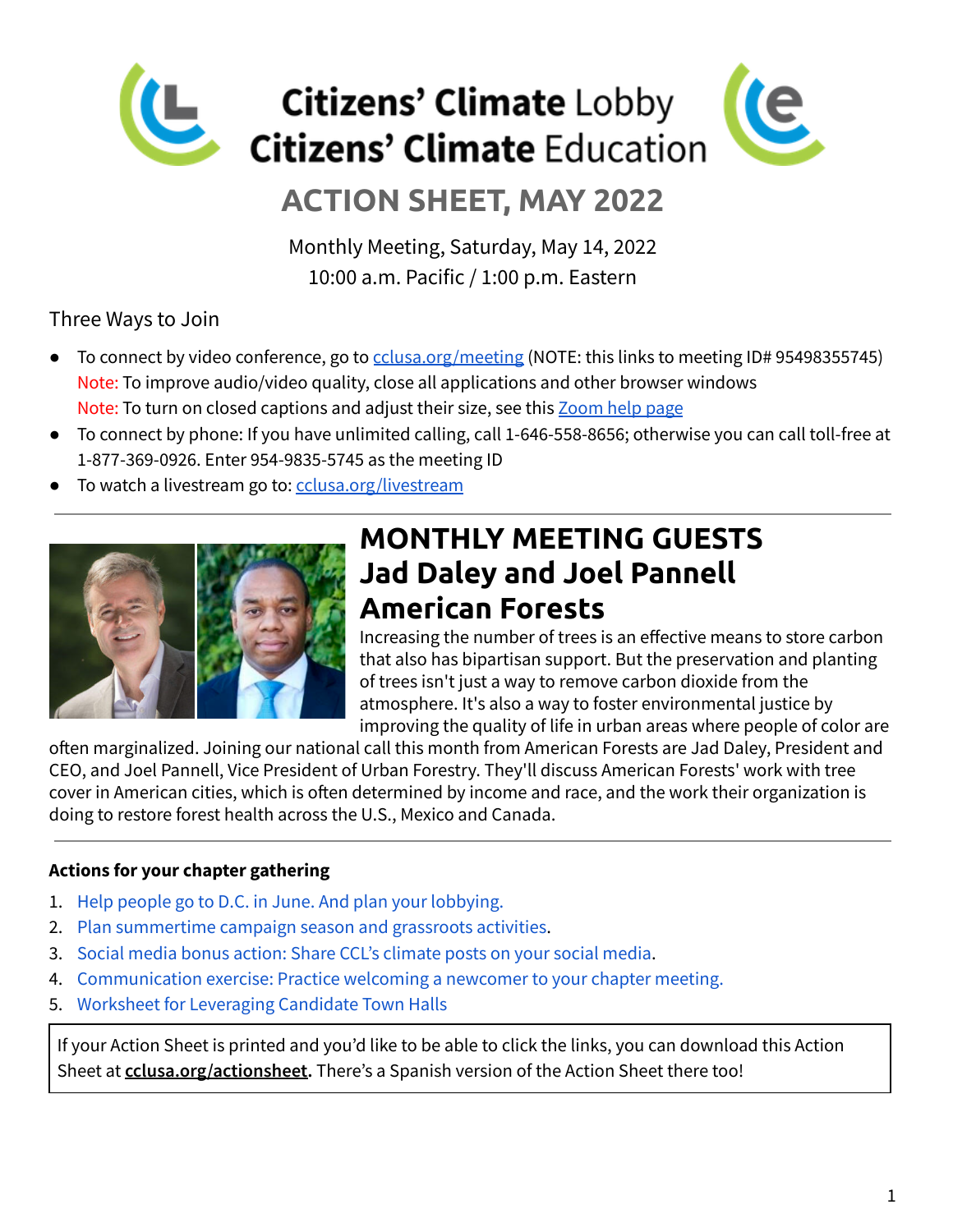# <span id="page-1-0"></span>**Help people go to D.C. in June. And plan your lobbying. LOBBY AND CHAPTER DEVELOPMENT ACTION**

In June we'll gather in Washington D.C. for our first June conference since 2019, and we hope that your chapter will be represented for this empowering experience. June lobby meetings, whether in-person or online, should strive to further your relationship with your MOCs and move climate higher on their legislative agenda. Be sure to meet, even if your MOC is retiring or redistricted. They are still your MOCs until Jan. 2023!

#### **Help chapter members to attend our June D.C. Conference**

Find out who can go. We want as many CCL chapters as possible to be represented at the conference, so determine whether one or more of your chapter members can go to D.C. It'll boost their personal leadership, and they'll bring back valuable updates and knowledge for your chapter. You'll find conference registration, lodging, schedule, and travel information at [cclusa.org/juneconference](http://cclusa.org/juneconference).

Help them with expenses. Create an online fundraiser, host a small in-person fundraiser or pass the hat to collect contributions that defray travel expenses for chapter members who are going. You'll find simple fundraising ideas on CCL Community's [Managing](https://community.citizensclimate.org/resources/item/19/139) Money in Your Group training.

### **Plan a successful on-line or in-person lobby meeting**

Consider your priorities for the lobby meeting, how you can help the lobby meeting to be as successful as possible, and what is needed to move the relationship forward with your Representative or Senator. Also discuss if a special leave-behind would be appropriate - an appreciation, [polling](https://climatecommunication.yale.edu/visualizations-data/) data, local climate [impacts,](https://community.citizensclimate.org/resources/item/19/52) [personal](https://community.citizensclimate.org/resources/item/19/65) stories or a report on what CCL has been doing in the district.

Appointment setting. Double check that primary Liaisons clicked the link in the email from Amy Bennett on April 12 and appointment setters are actively scheduling in-person D.C. or online lobby meetings. If you're not sure if there is a liaison or you need help, contact your **State or Regional Coordinator**.

Meeting planning. Use our Meeting Plan [Template](https://community.citizensclimate.org/resources/item/19/241) as a guide to solicit, discuss and prioritize everyone's ideas for an effective and powerful lobby meeting. Key items to discuss at your gathering include the appreciation, goals for the meeting, meeting topics and strategic open-ended questions. There is additional guidance on CCL Community's Reviewing Primary and [Supporting](https://community.citizensclimate.org/resources/item/19/185) Asks training page (these will be updated on **May 26**). If there is a primary Liaison, but the Liaison is not at your meeting, designate someone to condense and send your best ideas to the Liaison.

Assembling the lobby team. Work with your Liaison and State Coordinator to nominate the best team members for your meeting strategy (5-6 people if you're meeting in-person). Lobby teams and schedules will not be created by CCL national. Team members can get ready to lobby by attending Danny Richter's [May](http://community.citizensclimate.org/events/item/24/9504) 19 and [May](http://community.citizensclimate.org/events/item/24/9505) 26 trainings or by watching the recordings. We recommend that the lobby team meet on Zoom to rehearse the meeting. If there is a community leader on your lobby team, include them in the rehearsal.

#### **Additional resources**

- CCL Community's Preparing for CCL's June [Conference](https://community.citizensclimate.org/resources/item/19/272) and Lobby Week training page
- CCL Community's Upcoming Training For CCL's 2022 June [Conference](https://community.citizensclimate.org/bulletin/2101/303) and Lobby Meetings bulletin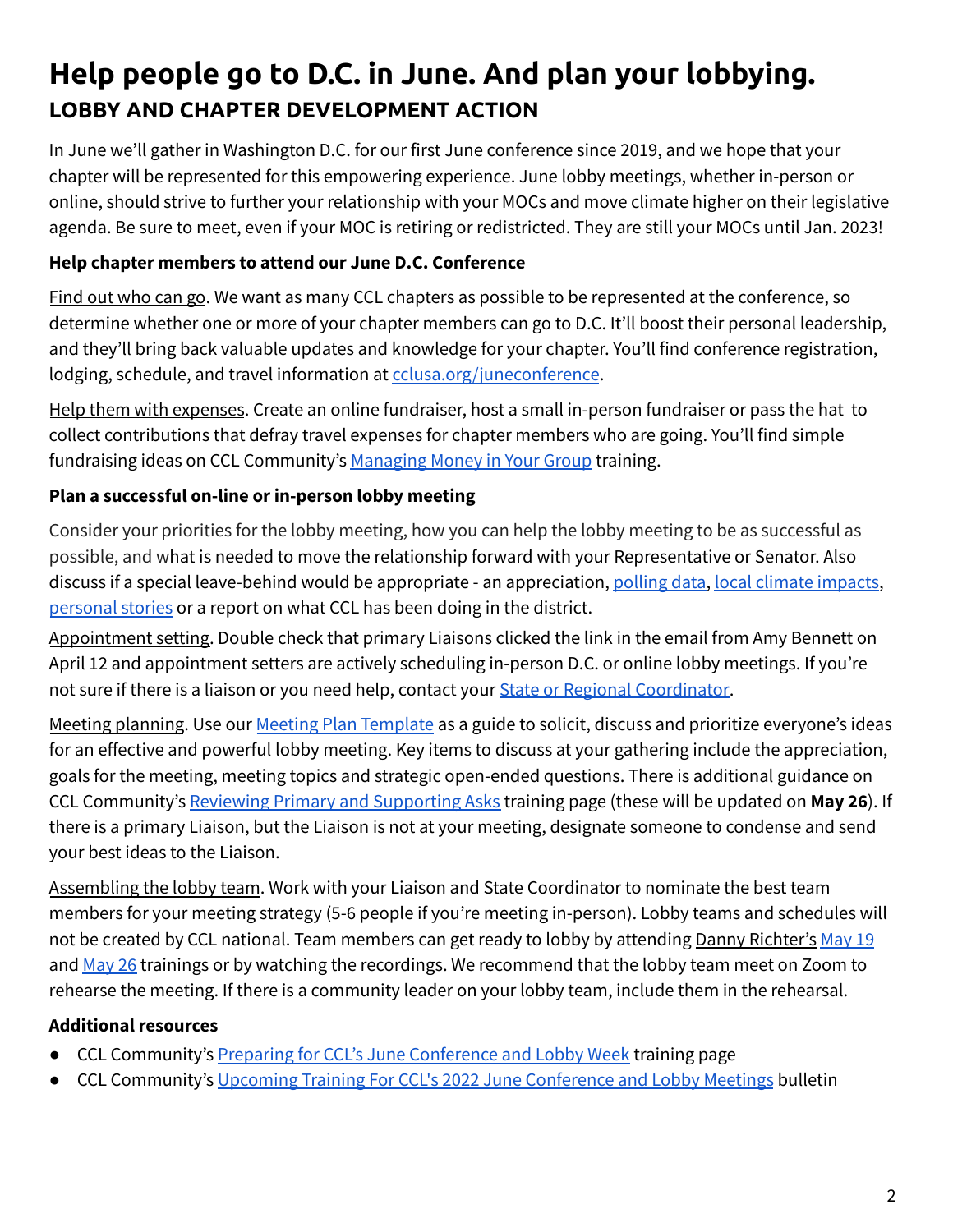# <span id="page-2-0"></span>**Plan summertime campaign season and grassroots activities GRASSROOTS ACTION**

Election season will be in full swing this summer, giving you extra opportunities to connect with individual candidates on the issue of climate change while being clear that as CCLers we do not support or organize for individual candidates or political parties. Also, activate your community to call for Congressional climate action by developing your capacity to give presentations, table everywhere and clipboard lots of events, educating everyone on what was accomplished on climate in 2021 and what still needs to be done.



### **Work with liaisons and nearby chapters to do the Candidate Town Hall [Worksheet](https://docs.google.com/document/d/1fKi1YjJXIEs5pZBjUu3OxHlRaGxN_IAPZTpy_rWhvlQ/) included below**

Candidate Town Halls provide a terrific opportunity for you to demonstrate political will for climate action so add positive nonpartisan [Candidate](https://community.citizensclimate.org/resources/item/19/264) Town Halls to your summer plan**.** Take advantage of your liaison's expertise in meeting planning and working closely with members of Congress as you strategize.

- Ask someone to research candidate positions
- Draft appreciations and district specific questions that will evoke best possible positive responses
- Designate someone to find candidates' upcoming events, sign up for notifications, and alert others
- Get to know candidates from both parties, introduce CCL and explain carbon fee and dividend

#### Other Campaign Season Activities

- Use our [Midterm](https://community.citizensclimate.org/resources/item/19/501) Media Kit when you interact with the media via LTEs, op-eds and news coverage.
- To help get more Voter [Participation,](https://community.citizensclimate.org/resources/item/19/464) sign up to phone bank with the [Environmental](https://www.environmentalvoter.org/get-involved) Voter Project

### **Make a chapter plan for your grassroots outreach over the summer months**

Set a goal for the number of grassroots activities your chapter will host or participate in over the summer, ask someone to coordinate each activity, and then fill up the June through September calendar!

| Outdoor grassroots                                     | Indoor grassroots                                     |  |  |
|--------------------------------------------------------|-------------------------------------------------------|--|--|
| Tabling and clipboarding. Appoint a tabling            | Presenting. Determine who will work on scheduling     |  |  |
| coordinator if you don't have one, get everyone's      | presentations and who will make the presentations.    |  |  |
| ideas for where to table and then make a summer        | Pick your three best local allies and schedule a      |  |  |
| tabling schedule. Encourage everyone to help with      | presentation for them and then expand - make a list   |  |  |
| tabling, especially new volunteers. Ask table visitors | of local clubs, groups and organizations that have    |  |  |
| to scan one of our <b>OR</b> codes with their phone!   | regular meetings and send a presentation proposal.    |  |  |
| House party, potluck or picnic: Host an in-person (if  | Film screening. Include a panel or a small fundraiser |  |  |
| it's safe) summer gathering.                           | before/after the film. See our film guides resource.  |  |  |

### **Additional resources**

- CCL Community's [Campaign](https://community.citizensclimate.org/resources/item/19/265) Season Activities training and Tabling and [Clipboarding](https://community.citizensclimate.org/topics/tabling-clipboarding) topics
- CCL Community's Scheduling [Presentations](https://community.citizensclimate.org/resources/item/19/160) and Giving a [Presentation](https://community.citizensclimate.org/resources/item/19/159) trainings
- CCL Community's Hosting a [Screening,](https://community.citizensclimate.org/resources/item/19/277) [Hosting](https://community.citizensclimate.org/resources/item/19/435) a House Party and [Growing](https://community.citizensclimate.org/resources/item/19/146) your Local Group trainings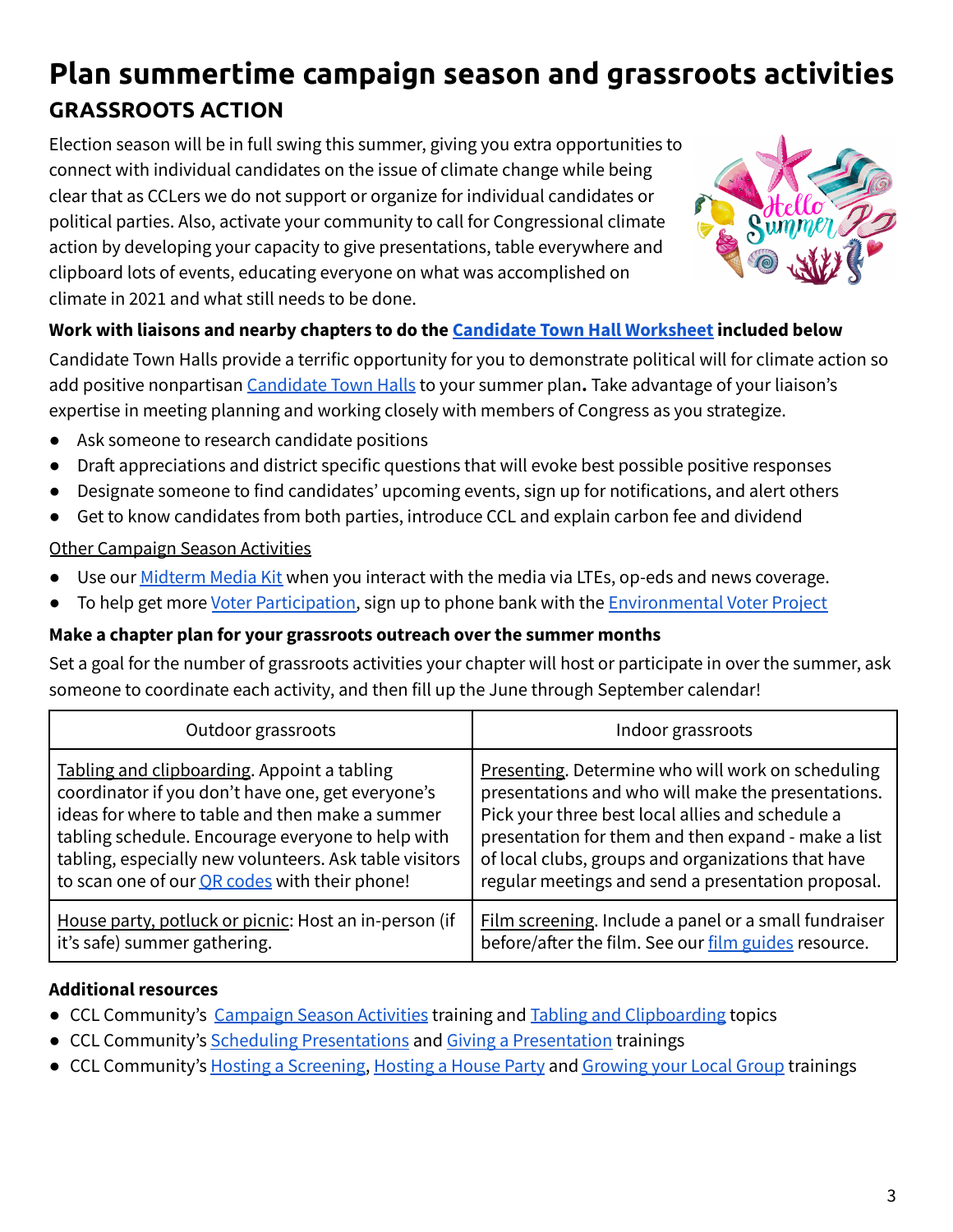# <span id="page-3-0"></span>**Share CCL's climate posts on your social media SOCIAL MEDIA BONUS ACTION**

Congress is discussing a reconciliation package, and we want to be sure that bold climate provisions are included so that emissions are reduced 50% by 2030. Posting about climate solutions on social media helps to show widespread support where members of Congress will see it. Our [Reconciliation](https://community.citizensclimate.org/resources/item/19/489) Social Media [Toolkit](https://community.citizensclimate.org/resources/item/19/489) is updated weekly with the best posts for you to like, reply, share and repost, or use as an idea for your own post! Take a few minutes during your gathering for attendees to use the tool kit to post something on their favorite social media. Be sure to include your MOC's social media handle in your post so that their office will see it. If you need help getting started on social media, check out the trainings available on CCL Community's Social Media for [Volunteers](https://community.citizensclimate.org/topics/using-social-media) and Chapters topics page.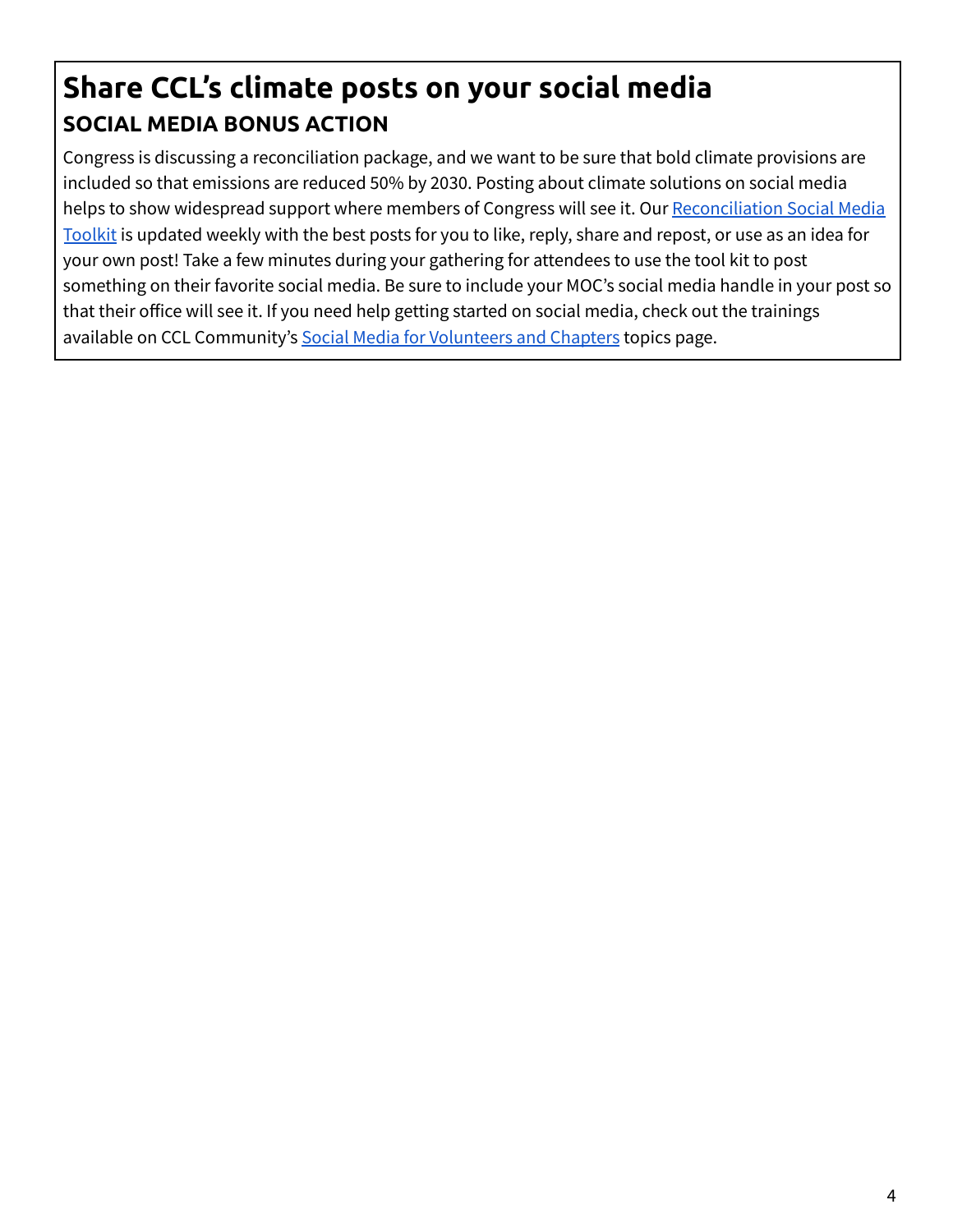# <span id="page-4-0"></span>**Practice welcoming a newcomer to your chapter meeting COMMUNICATION SKILLS EXERCISE**

CCL has seen a surge of newcomers in the past couple of months, and we know that people come into our chapters one person at a time with varying backgrounds and time availability. Let's practice extending a warm welcome to a first time attender and asking a few open-ended questions about their background and availability to discover how to get them engaged right away. If one of your chapter gathering attendees is truly a newcomer, you can talk through this exercise in earnest!

### **Suggestions for how to practice**

We know that people learn best by saying the words out loud themselves, so for this exercise:

1. Read these instructions to meeting attendees (and paste them in the chat if you're on Zoom)

Instructions: With a partner, take turns welcoming your partner to a CCL chapter gathering and asking a few open-ended questions. Based on what you hear, ask a clarifying question and then introduce them to an activity or chapter action team you think they might like.

2. Have two people model the exercise, and then have everyone practice.

If you use Zoom breakout rooms (see Zoom's training page on ["Breakout](https://support.zoom.us/hc/en-us/articles/206476093-Getting-Started-with-Breakout-Rooms) Rooms" to learn how): Paste the exercise below in the chat. Then put everyone into breakout rooms, two people per room, for six minutes. When everyone comes back together, ask a few people to share what they learned.

If you use Zoom, but you don't use breakout rooms, invite a few attendee pairs to follow the instructions.

#### **Welcoming a newcomer exercise**

Welcome your partner as if they are a newcomer to your chapter and ask them a few of the open-ended questions below to figure how to get them engaged. Then introduce them to an activity or a team leader who can give them an action and responsibility that will keep them coming back.

"Welcome. Thank you for attending!"

- What brought you to today's meeting / what are you hoping to get out of today's meeting?
- What are your areas of expertise / what kind of volunteer work have you done in the past?
- What tasks do you most enjoy? For example, chatting with people one-on-one, speaking publicly, writing, planning, calling, emailing, designing, hosting?
- Can you say more about your favorite type of task?
- Do you have any questions for me maybe about CCL, or our chapter, or anything we've discussed?

"I'm going to introduce you to Sally who leads a chapter team I think you will like. Sally will discuss a specific task and responsibility. Please keep me posted on what you like about CCL."

### **Additional Resources**

- CCL Community's Getting New [Volunteers](https://community.citizensclimate.org/resources/item/19/298) Engaged training and [Volunteer](https://community.citizensclimate.org/resources/item/19/434) Inventory Form resource
- If you have questions, join CCL's [Onboarding](https://community.citizensclimate.org/groups/home/2754) Action Team and post in the team Forum.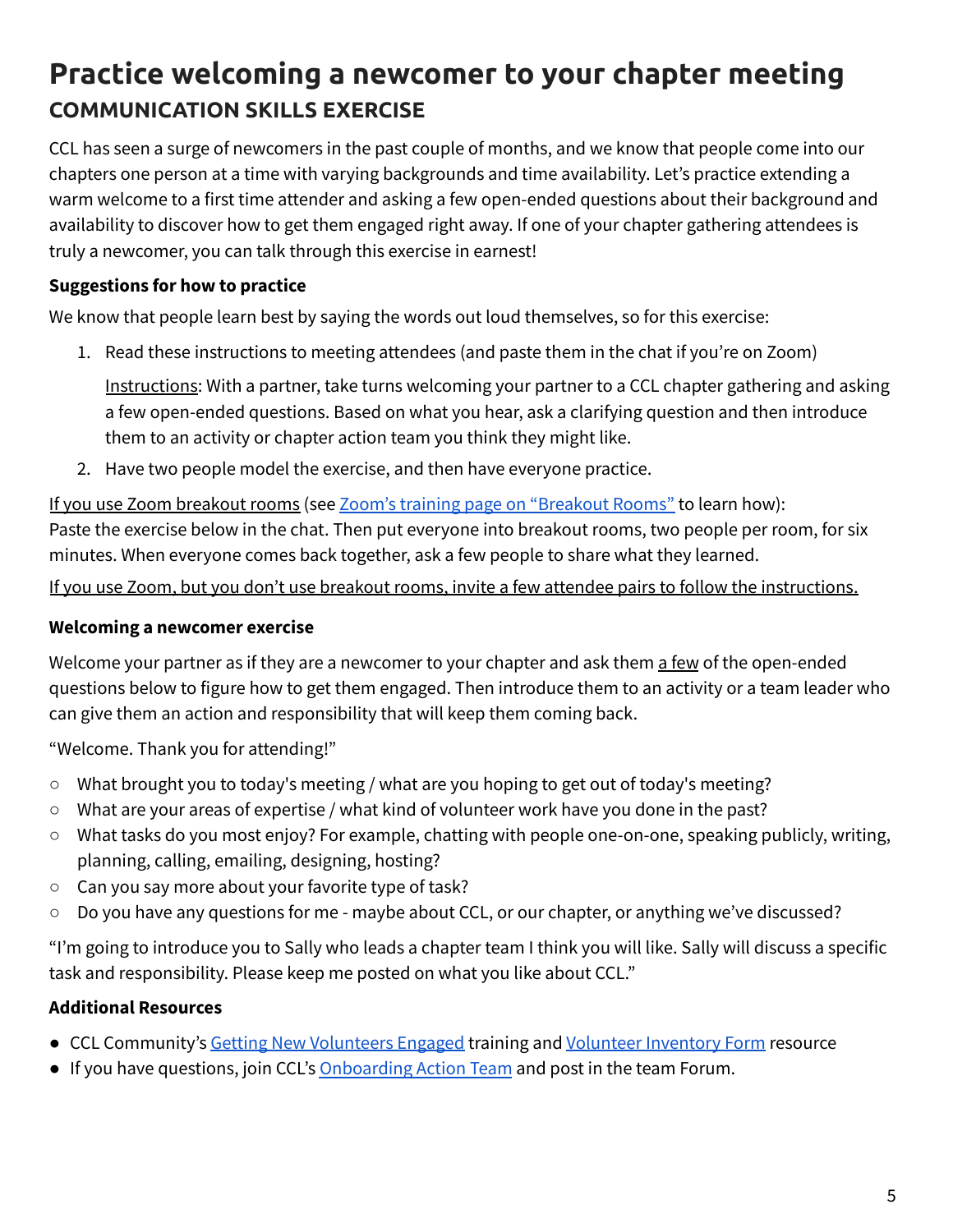## <span id="page-5-0"></span>**Worksheet for Leveraging Candidate Town Halls (virtual, phone or in person)**

Attending town halls and candidate forums and asking effective questions during election season pulls many levers of political will. CCL leaders, liaisons, group leaders, chapter members and prospective volunteers can help:

- Demonstrate broad bipartisan district support for prioritizing climate action.
- Get a headstart building a relationship with all candidates (one will be elected).
- Hearing that fellow community members have climate concerns gives neighbors "permission" to be concerned and speak up.
- Encourage more volunteers to join your chapter.
- **Model democracy as it should be**--respectful, appreciative and participatory.

**Step 1.** Add an item to your next chapter meeting's agenda to plan coordinated CCL attendance at candidate town halls, teletown halls, forums, etc. Here is a list of primary [elections](https://www.ncsl.org/research/elections-and-campaigns/2022-state-primary-election-dates-and-filing-deadlines.aspx).

**Step 2.** Plan outreach to all chapter members with calls, emails and texts to recruit a large group to join this effort. Review Attending Town Halls and [Candidate](https://community.citizensclimate.org/resources/item/19/264) Forums and read the "teletown hall" tips.

**Step 3**. Confirm roles, events, attendance and list of questions. Attend and report back!

#### **Meeting Roles**

- **Coordinator(s):** Work with your group's leadership (group leader, liaison, etc.) to determine who can be the main contact to assign roles, confirm attendance and share this worksheet.
- **Researcher(s)**: Town Hall Event and Candidate Researcher to find candidates' upcoming events, sign up for notifications, and alert others.
- **Scribe:** Prepare the list of questions you agreed upon for each candidate (at least 10)
- **Minute taker:** For logging report/attendance in Action Tracker; candidate town halls are logged in "Grasstops Meetings" and MOC events are logged in "Contact with Legislator"
- **Question Askers**: (5-10 or more suggested)

#### **Advance Preparation Checklist** (delegate!):

- Email, text or call all chapter members to see who is interested in participating in campaign town halls. Recruit folks from Earth Day events. Ask CCLers to invite friends.
- Research elections dates, candidates and local groups that hold forums. Research each candidate's positions. (See Know Your [Congress](https://www.youtube.com/watch?v=O_CRRN45hhQ&feature=youtu.be) member for tips on research).
- Designate someone to find candidates' upcoming events, sign up for notifications, and alert others. Create a list of town halls and who can attend. Designate a lead contact for each event.
- Prepar[e](https://docs.google.com/document/d/1jugpN9NxedGzDIFN5dMI-JOYvDnS2PkaFgzCD9GSHQg/edit) open ended questions to encourage the candidate to prioritize solutions to climate change. Consider the goals for each candidate and the best approach to develop trust while asking for climate action.
- Have everyone on your team sign up for MOC and candidate e-newsletter with your current email and phone number. Find local sources in election news.